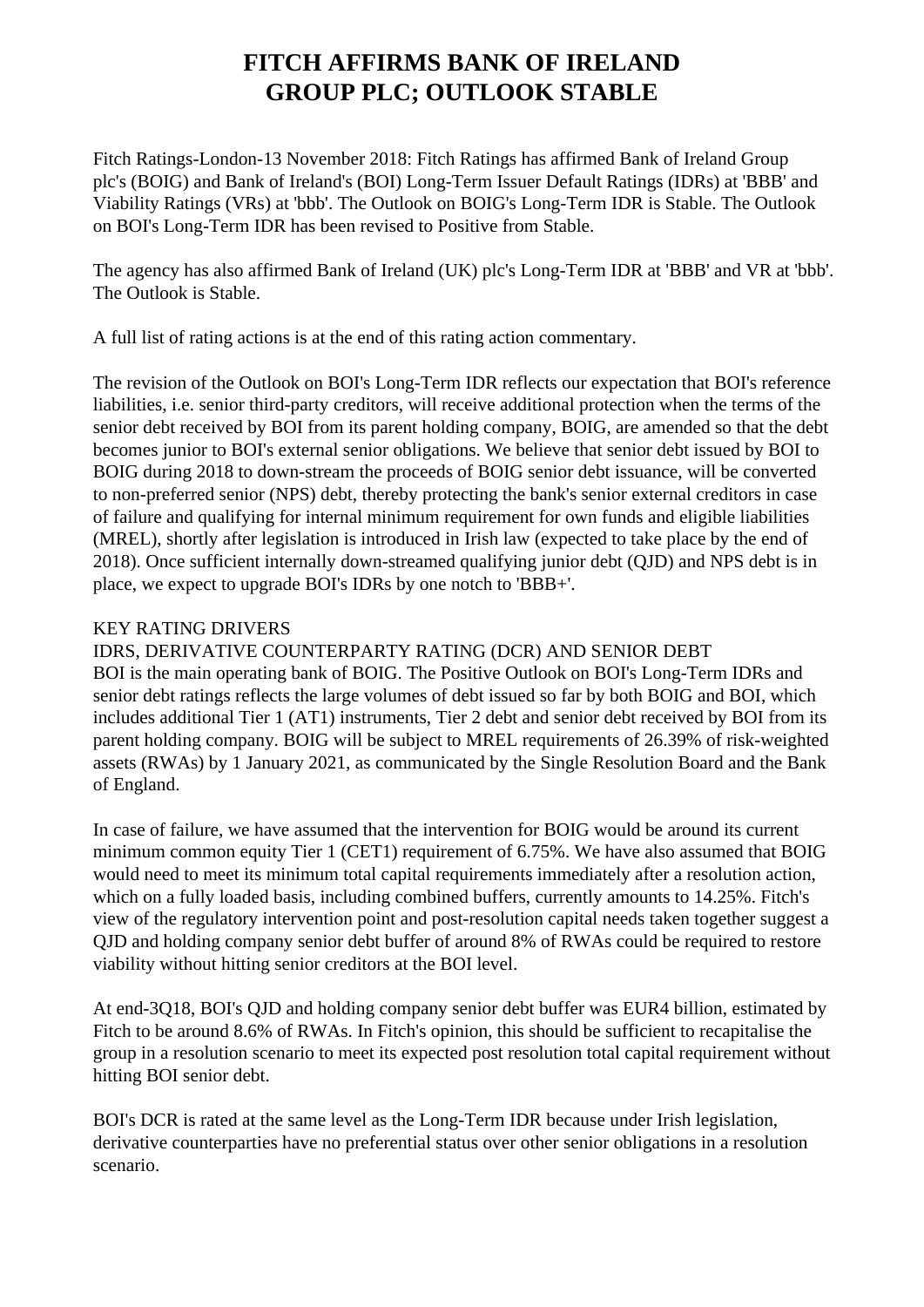The 'F2' Short-Term IDRs of BOIG and BOI are at the higher of the two possible Short-Term ratings mapped to a Long-Term IDR of 'BBB'. This reflects strong on-balance sheet liquidity and extensive contingency liquidity facilities through various central bank facilities.

 BOIG's ratings reflect its role as the group holding company and are aligned with those of its main operating subsidiary, BOI. As a result, BOIG's ratings are driven by the same considerations that affect BOI's ratings. The equalisation of BOIG's ratings with BOI's reflects the continued absence of double leverage at the holding company level and no material restrictions to the transfer of capital and liquidity across the group, subject to the operating companies meeting regulatory capital and liquidity requirements. The Stable Outlook on BOIG's Long-term IDR reflects our expectation of Stable prospects for the group.

#### VR

 BOI's, and therefore BOIG's, VRs are driven by improving asset quality, a strong domestic retail and corporate banking franchise, a diversified business model, sound profitability, improved capitalisation and a stable funding profile. The ratings also consider the group's significant, albeit reducing, exposure to low-yielding and non-performing Irish loans.

 Asset quality continues to improve, driven by the successful work out of impaired and restructured loans, as well as low inflows of new problem loans. Asset quality indicators are better than domestic peers due to a larger proportion of well-performing UK mortgages and a better quality Irish mortgage book. BOIG's impaired loans ratio based on Stage 3 loans under IFRS 9 fell to 6.7% at end-1H18 from 7.7% on 1 January 2018, while allowances for Stage 3 loans were an adequate 39%. The bank remains well on track to meet its non-performing exposures (as defined by the EBA) target of 5% by end-2019 (end-1H18: 7.5% of gross loans), with the bank not ruling out selling selective non-performing portfolios to institutional investors, depending on market conditions.

 Fitch considers BOIG's strong Irish franchise and diversified business model to be rating strengths. Our franchise assessment is underpinned by strong market positions across several businesses, providing BOI with deposit and loan pricing power. BOIG's Irish business is well diversified across product and client segments, offering a full range of retail, corporate, SME and wealth and insurance products across its multi-channel strategy. The group's UK subsidiary continues to provide a consistent source of revenue and loan book diversification.

 Underlying profitability has strengthened in recent years, reaching more stable levels, supported by an improving loan mix, falling funding costs and low loan impairment charges. This has helped offset weak net loan growth and the bank's large exposure to non-performing and/or low-yielding legacy tracker mortgages. In the shorter term, Fitch expects further revenue and profitability improvements will remain challenged by increasing competition, lower loan loss allowance releases, higher regulatory-related costs and ongoing investments related to investment in technology and digitalisation. We see better longer-term profitability prospects supported by a pick-up in net loan growth, further improvements in the loan mix and better cost efficiency.

 BOIG's ambitious strategy, announced in June 2018, includes significant Irish mortgage growth, increased mortgage lending in less-served segments in the UK, and its corporate lending in both countries. It also includes a step-up in its programme to improve operational efficiency following several years of under-investment in operations while it focused on rebuilding capital after the financial crisis. It is targeting a cost/income ratio of 50% by 2021, with loan growth an important driver of income in addition to a reduction in the absolute cost level. While the strategy adds risk, we do not expect loan growth to be heavily skewed to higher-risk sectors or materially outpace internal capital generation. If successfully executed, it should result in improved operating efficiency and profitability.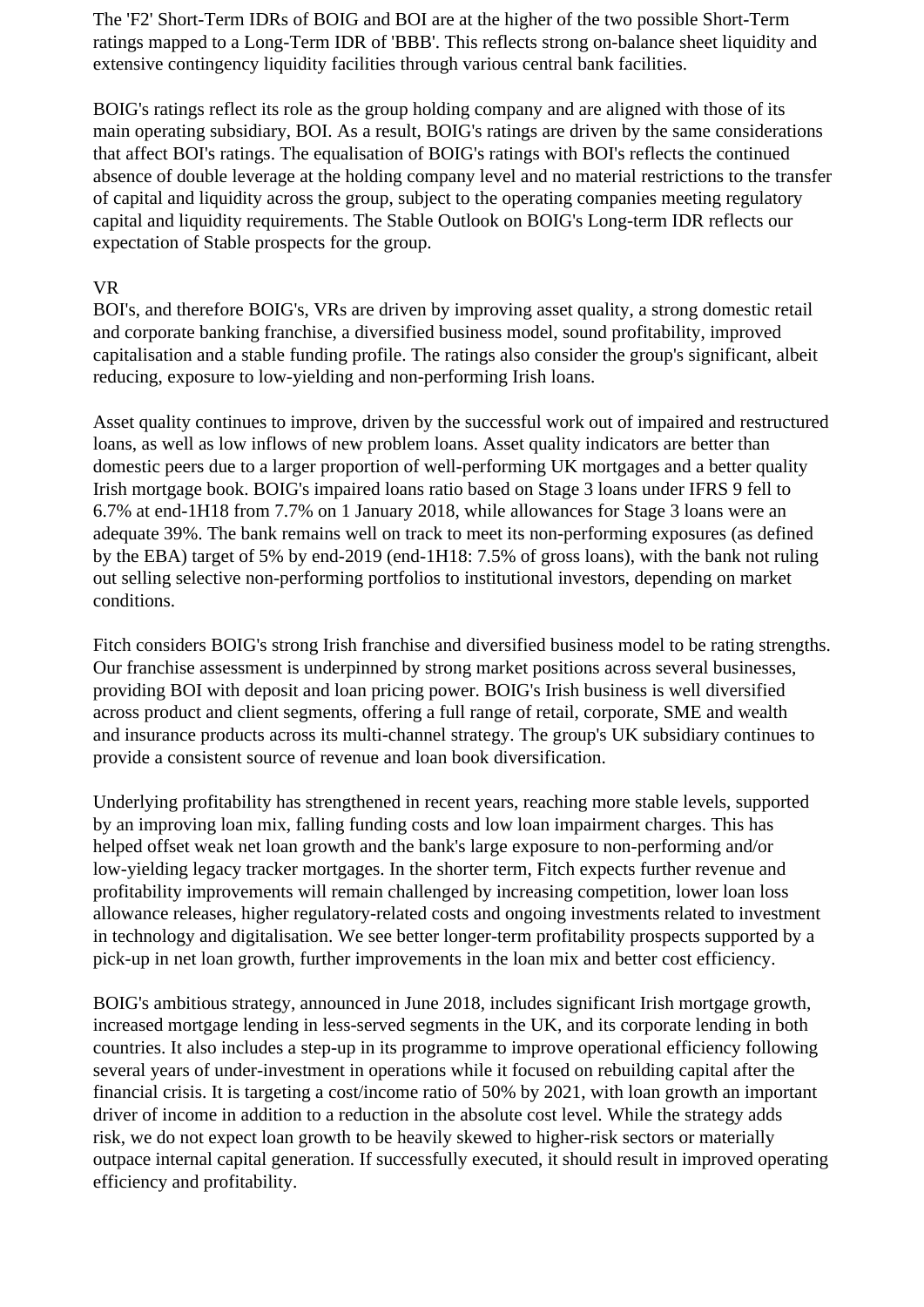Capitalisation has improved in recent years, driven by deleveraging, sound organic capital generation and lower pension volatility. BOIG's Fitch Core Capital ratio has improved steadily and stood at 14.4% at end-1H18 (end-2017: 14.2%). In line with profitability, we expect capital improvements will slow due to higher investment costs as well as approximately 70bps reduction in the group's fully-loaded CET1 ratio related to the ECB's targeted review of internal models. Unreserved impaired loans have been falling, reducing BOIG's vulnerability to falling collateral prices although it remains elevated at 51% at the end-1H18.

 Funding is a key strength for BOIG, with the group benefiting from a strong retail banking franchise and access to a stable and granular deposit base. Non-interest bearing current account balances make up a large proportion of total customer deposits, supporting a stable funding base. Access to the wholesale markets is strong and diversified with BOIG and BOI regular issuers in the secured and unsecured markets.

 On-balance sheet liquidity is sound and largely in the form of cash and cash equivalents and highquality liquid assets, supported by contingent access to liquidity through various central bank facilities. The group's liquidity coverage ratio was a sound 139% at end-1H18 (end-2017: 136%), comfortably above minimum requirements.

## SUPPORT RATING (SR) AND SUPPORT RATING FLOOR (SRF)

 BOIG's and BOI's SRs of '5' and SRFs of 'No Floor' reflect Fitch's view that senior creditors cannot rely on extraordinary support from the Irish authorities in the event that the bank becomes nonviable. In our opinion, the EU's Bank Recovery and Resolution Directive (BRRD) and the Single Resolution Mechanism (SRM) provide a framework that is likely to require senior creditors to participate in losses for resolving the bank.

### SUBSIDIARY AND AFFILIATED COMPANY

 BOI UK's IDRs reflect the bank's standalone credit profile, as expressed by its VR. Prospects for BOI UK's standalone credit profile are stable, as reflected in its Stable Outlook.

 Asset quality is sound, supported by a well-performing mortgage book and reduced exposure to higher risk legacy commercial loans. Residential mortgages make up over three-quarters of BOI UK's loan book and are performing well, supported by low interest rates and low unemployment. Our assessment of asset quality factors also considers an above-average exposure to sectors that we view as more vulnerable in an economic downturn, such as buy-to-let, while the bank is also targeting increased lending towards specialist segments of the UK residential market, which will add further risk. We expect underwriting standards within these segments to remain sound, with the bank continuing to focus on prime borrowers.

 The ratings consider the bank's modest franchise and relatively undiversified business model, which is concentrated on the UK mortgage and savings market. The business model is also reliant on third party partnerships, the largest of which is the partnership with the Post Office, which accounts for the majority of the bank's revenue and funding. It also factors in the high level of integration with the parent's systems, processes and management.

 Profitability is sound, supported by low funding costs and low loan impairment charges, although we expect both to gradually rise over the medium term. The bank's net interest margin compares well with peers, reflecting a higher than average exposure to higher margin segments of the retail market, including motor finance.

 Funding is predominately sourced through retail deposits via the Post Office, with no reliance on funding from the parent. On-balance sheet liquidity is sound and is supported by contingent liquidity from the Bank of England, if required.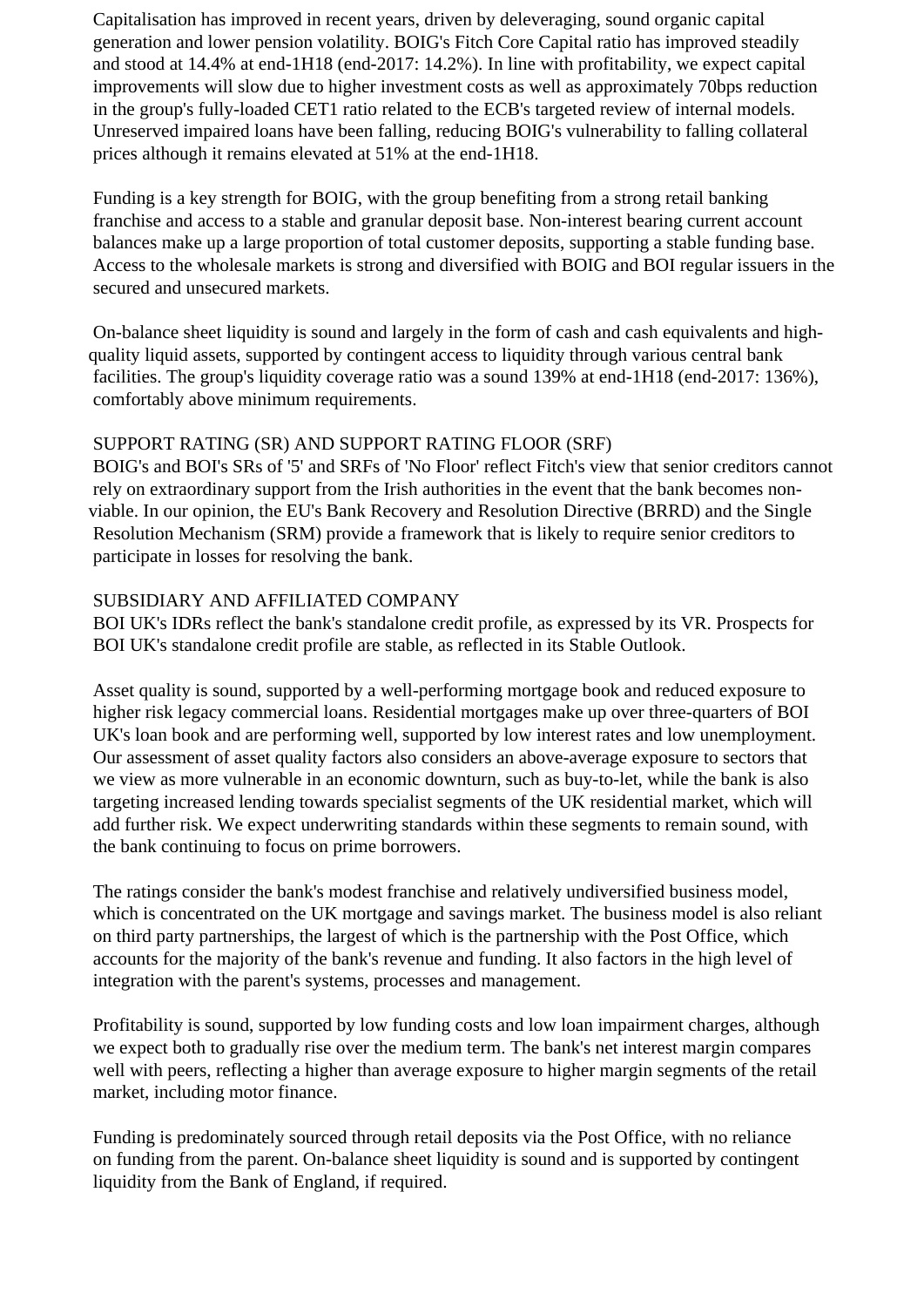Capitalisation has improved in recent years, driven by reductions of the bank's legacy commercial property loans and sound profitability. The bank has been repatriating excess capital to its parent, although we expect regulatory capital ratios to be maintained with adequate buffers over minimum requirements.

 In our view, BOI UK benefits from a high probability of support, if required, from its parent bank as reflected in the '2' Support Rating. Although we view BOIG's propensity to support its UK subsidiary as extremely high, driven by the large reputational risk it would face in case of a default by BOI UK, the ability to do so is somewhat constrained by the large size of BOI UK relative to the parent's own equity.

 BOI UK's DCR is at the same level as the Long-Term IDR because under UK legislation, derivative counterparties have no preferential status over other senior obligations in a resolution scenario.

### SUBORDINATED DEBT AND OTHER HYBRID SECURITIES

 The ratings on BOI's subordinated Tier 2 debt are notched down once from the bank's VR, reflecting larger loss severity relative to senior obligations given their subordinated status. No notching is applied for incremental non-performance risk as the write-down of the notes will only occur after the point of non-viability is reached and there is no prior coupon flexibility.

### RATING SENSITIVITIES

### IDRS, DCRS, VRs AND SENIOR DEBT

 Fitch expects to upgrade BOI's IDR by one notch above its VR when debt received from BOIG becomes subordinated to BOI's other senior creditors, and provided that the amount together with its external QJD remains sufficient and sustainable and could be made available to protect thirdparty preferred senior obligations from default in case of failure, either under a resolution process or as part of a private-sector solution (ie distressed debt exchange) to avoid a resolution action.

 The DCR is primarily sensitive to a change in BOI's Long-Term IDR. We expect to upgrade the DCR if BOI's Long-Term IDR is upgraded.

 BOIG's and BOI's ratings could be upgraded if the bank makes progress in reducing the still high proportion of problem loans to levels more commensurate with higher rated peers while reducing capital encumbrance and a successful execution of its strategy to improve cost efficiency and profitability.

 BOIG's and BOI's ratings could come under pressure if the economic effect of the UK's decision to leave the EU is particularly severe for either Ireland or the UK as it could negatively impact asset quality and capitalisation. Negative pressure on the VR, and hence the IDRs, would also arise if the bank increases its risk appetite, for example, by materially increasing its exposure to commercial real estate. Negative rating action could also arise from materially higher-than-expected investment costs that significantly erode profitability.

 BOIG's ratings would be downgraded if there was a material increase in the holding company's double leverage, which we do not expect.

### SUPPORT RATING AND SUPPORT RATING FLOOR

 An upgrade of the SR and upward revision of the SRF would be contingent on a positive change in the sovereign's propensity to support its banks. While not impossible, this is highly unlikely in Fitch's view.

### SUBORDINATED DEBT AND OTHER HYBRID SECURITIES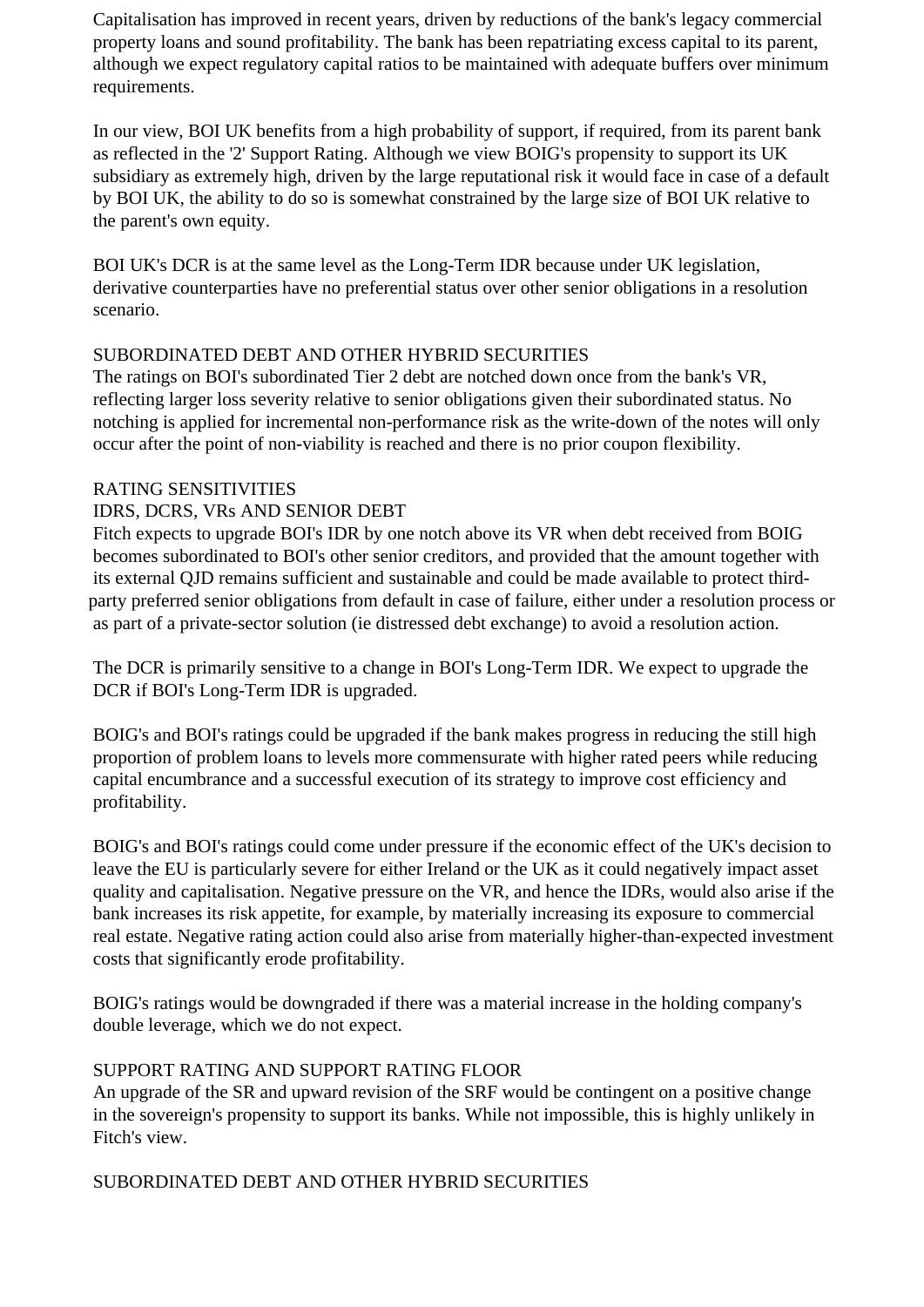The ratings of all subordinated instruments are primarily sensitive to a change in BOI's VR, or to changes in their notching in accordance with our criteria and assumptions on non-performance risk.

## SUBSIDIARY AND AFFILIATED COMPANIES

 Ratings upside for BOI UK's ratings is limited in the medium term, given the bank's appetite for more vulnerable segments of the mortgage market and a reliance on the Post Office partnership, which although long term in nature, exposes the bank to termination risk.

 BOI UK's VR and IDRs are primarily sensitive to a material increase in exposure to higher risk segments of the mortgage market and/or commercial real estate through its Northern Irish business.

 The ratings are also sensitive to structural deterioration in profitability, through tighter margins and higher loan impairment charges and weaker asset quality. This could be caused by a material weakening of the operating environment in the UK if the economic effect of the UK's decision to leave the EU on the bank's business model is particularly severe. We believe that in an adverse Brexit scenario, the ratings will have low headroom because of its relatively modest franchise and fairly undiversified business model, although we believe that its vulnerability to a no-deal Brexit scenario is moderate, reflecting its stable and overall low-risk business model. It is also exposed to any stress on its Irish parent, given the high level of integration of systems and processes.

 BOI UK's IDRs would only be upgraded if there is an upgrade of either its VR, for example due to a more diversified business model and less reliance on key strategic partnerships for both deposits and loan products, or if there is at least a two-notch upgrade of BOIG's VR. The reason for the latter is that the SR of '2' reflects Fitch's view that BOIG has a strong propensity to support BOI UK but its ability to provide support is constrained by BOI UK's large size relative to BOIG's own equity. Therefore the probability of support, if solely based on institutional support, is reflected in a 'BBB-' Long-Term IDR. We consequently expect that if BOIG's Long-Term IDR is upgraded to 'BBB+', BOI UK's IDR would remain at 'BBB', in line with its VR.

The rating actions are as follows:

 Bank of Ireland Group plc Long-Term IDR affirmed at 'BBB'; Outlook Stable Short-Term IDR: affirmed at 'F2' Viability Rating: affirmed at 'bbb' Support Rating: affirmed at '5' Support Rating Floor: affirmed at 'No Floor'

 Bank of Ireland Long-Term IDR affirmed at 'BBB'; Outlook revised to Positive from Stable Short-Term IDR: affirmed at 'F2' Viability Rating: affirmed at 'bbb' Support Rating: affirmed at '5' Support Rating Floor: affirmed at 'No Floor' Derivative Counterparty Rating: affirmed at 'BBB(dcr)' Short-term debt, including certificates of deposit: affirmed at 'F2' GBP197.3 million subordinated notes (XS0487711656): affirmed at 'BBB-'

 Bank of Ireland (UK) Plc Long-Term IDR affirmed at 'BBB'; Outlook Stable Short-Term IDR affirmed at 'F3' Viability Rating affirmed at 'bbb'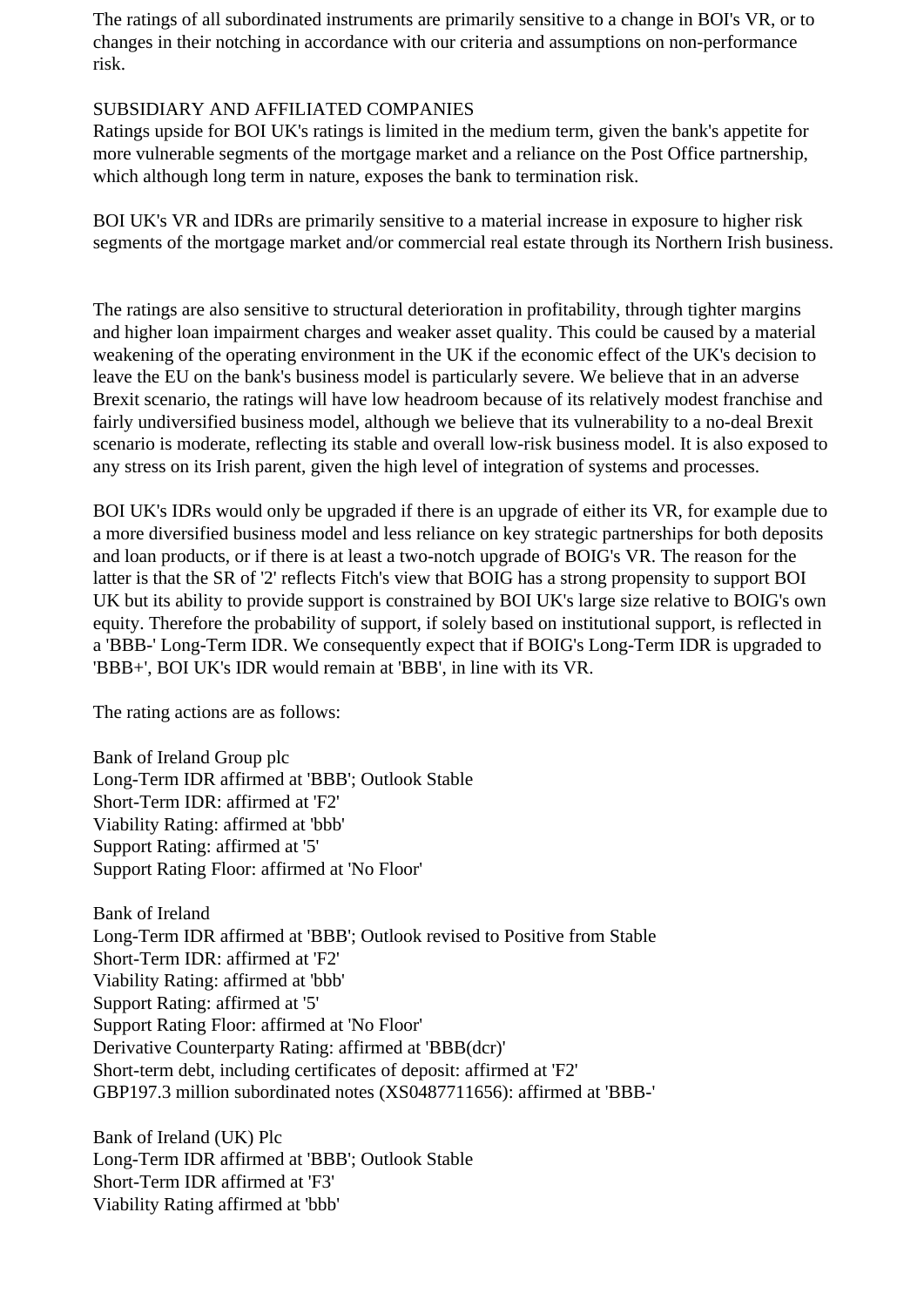Support Rating affirmed at '2' Derivative Counterparty Rating: affirmed at 'BBB(dcr)'

 Contact: Primary Analyst Marc Ellsmore Director +44 20 3530 1438 Fitch Ratings Limited 30 North Colonnade London E14 5GN

 Secondary Analyst Maria Shishkina Associate Director +44 20 3530 1379

 Committee Chairperson Bjorn Norman Senior Director +44 20 3530 1330

 Media Relations: Peter Fitzpatrick, London, Tel: +44 20 3530 1103, Email: peter.fitzpatrick@thefitchgroup.com.

Additional information is available on www.fitchratings.com

 Applicable Criteria Bank Rating Criteria (pub. 12 Oct 2018) https://www.fitchratings.com/site/re/10044408

ALL FITCH CREDIT RATINGS ARE SUBJECT TO CERTAIN LIMITATIONS AND DISCLAIMERS. PLEASE READ THESE LIMITATIONS AND DISCLAIMERS BY FOLLOWING THIS LINK: HTTPS://WWW.FITCHRATINGS.COM/UNDERSTANDINGCREDITRATINGS. IN ADDITION, RATING DEFINITIONS AND THE TERMS OF USE OF SUCH RATINGS ARE AVAILABLE ON THE AGENCY'S PUBLIC WEB SITE AT WWW.FITCHRATINGS.COM. PUBLISHED RATINGS, CRITERIA, AND METHODOLOGIES ARE AVAILABLE FROM THIS SITE AT ALL TIMES. FITCH'S CODE OF CONDUCT, CONFIDENTIALITY, CONFLICTS OF INTEREST, AFFILIATE FIREWALL, COMPLIANCE, AND OTHER RELEVANT POLICIES AND PROCEDURES ARE ALSO AVAILABLE FROM THE CODE OF CONDUCT SECTION OF THIS SITE. DIRECTORS AND SHAREHOLDERS RELEVANT INTERESTS ARE AVAILABLE AT HTTPS://WWW.FITCHRATINGS.COM/SITE/ REGULATORY. FITCH MAY HAVE PROVIDED ANOTHER PERMISSIBLE SERVICE TO THE RATED ENTITY OR ITS RELATED THIRD PARTIES. DETAILS OF THIS SERVICE FOR RATINGS FOR WHICH THE LEAD ANALYST IS BASED IN AN EU-REGISTERED ENTITY CAN BE FOUND ON THE ENTITY SUMMARY PAGE FOR THIS ISSUER ON THE FITCH WEBSITE.

Copyright © 2018 by Fitch Ratings, Inc., Fitch Ratings Ltd. and its subsidiaries. 33 Whitehall Street, NY, NY 10004. Telephone: 1-800-753-4824, (212) 908-0500. Fax: (212) 480-4435. Reproduction or retransmission in whole or in part is prohibited except by permission. All rights reserved. In issuing and maintaining its ratings and in making other reports (including forecast information), Fitch relies on factual information it receives from issuers and underwriters and from other sources Fitch believes to be credible. Fitch conducts a reasonable investigation of the factual information relied upon by it in accordance with its ratings methodology, and obtains reasonable verification of that information from independent sources, to the extent such sources are available for a given security or in a given jurisdiction. The manner of Fitch's factual investigation and the scope of the third-party verification it obtains will vary depending on the nature of the rated security and its issuer, the requirements and practices in the jurisdiction in which the rated security is offered and sold and/or the issuer is located, the availability and nature of relevant public information, access to the management of the issuer and its advisers, the availability of pre-existing third-party verifications such as audit reports, agreed-upon procedures letters, appraisals, actuarial reports, engineering reports, legal opinions and other reports provided by third parties, the availability of independent and competent third- party verification sources with respect to the particular security or in the particular jurisdiction of the issuer, and a variety of other factors. Users of Fitch's ratings and reports should understand that neither an enhanced factual investigation nor any third-party verification can ensure that all of the information Fitch relies on in connection with a rating or a report will be accurate and complete. Ultimately, the issuer and its advisers are responsible for the accuracy of the information they provide to Fitch and to the market in offering documents and other reports. In issuing its ratings and its reports, Fitch must rely on the work of experts, including independent auditors with respect to financial statements and attorneys with respect to legal and tax matters. Further, ratings and forecasts of financial and other information are inherently forward-looking and embody assumptions and predictions about future events that by their nature cannot be verified as facts. As a result, despite any verification of current facts, ratings and forecasts can be affected by future events or conditions that were not anticipated at the time a rating or forecast was issued or affirmed.

The information in this report is provided "as is" without any representation or warranty of any kind, and Fitch does not represent or warrant that the report or any of its contents will meet any of the requirements of a recipient of the report. A Fitch rating is an opinion as to the creditworthiness of a security. This opinion and reports made by Fitch are based on established criteria and methodologies that Fitch is continuously evaluating and updating. Therefore, ratings and reports are the collective work product of Fitch and no individual, or group of individuals, is solely responsible for a rating or a report. The rating does not address the risk of loss due to risks other than credit risk, unless such risk is specifically mentioned. Fitch is not engaged in the offer or sale of any security. All Fitch reports have shared authorship. Individuals identified in a Fitch report were involved in, but are not solely responsible for, the opinions stated therein. The individuals are named for contact purposes only. A report providing a Fitch rating is neither a prospectus